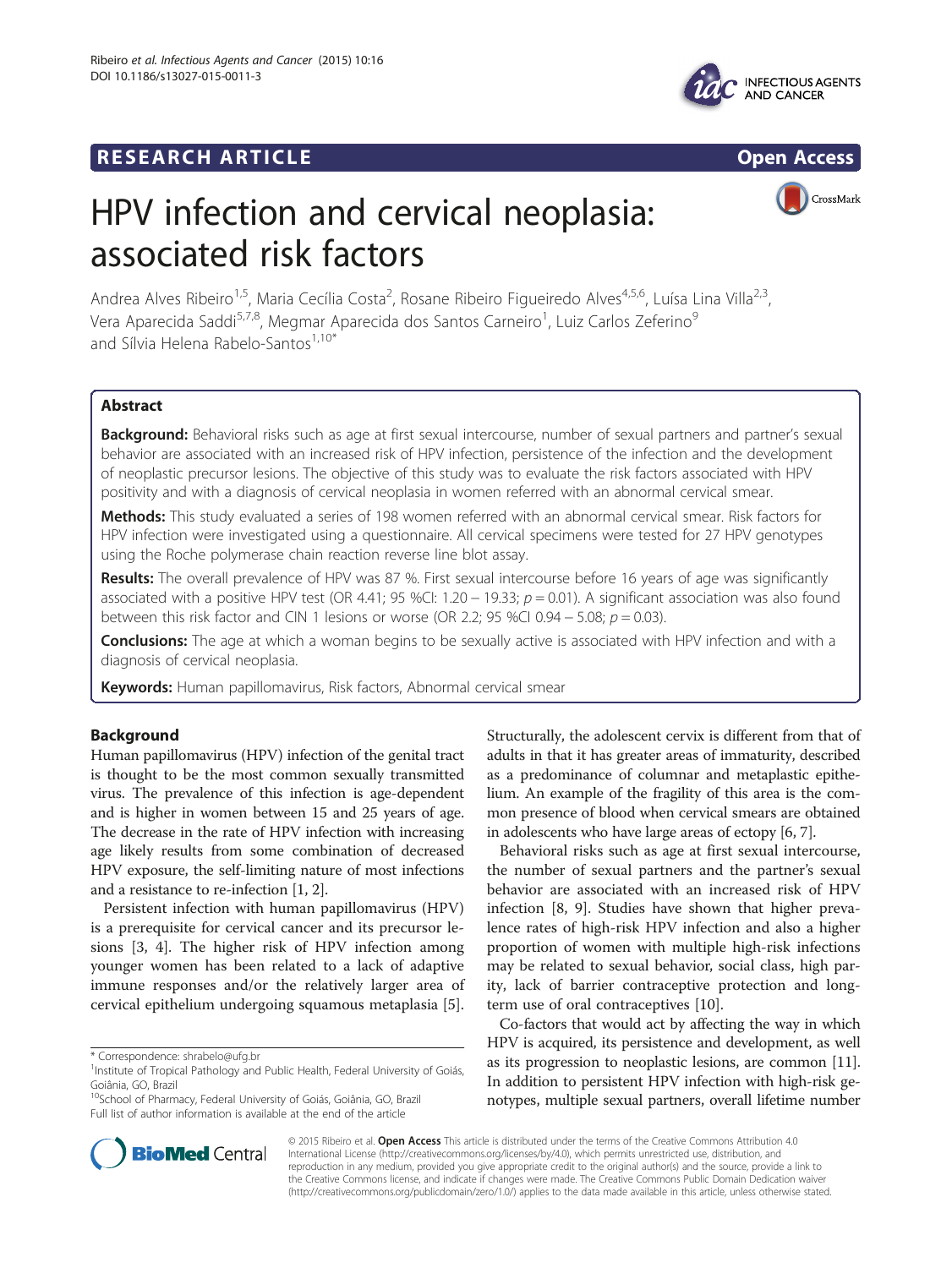of partners, high parity, the use of oral contraceptives and smoking are risk factors associated with the development of cervical cancer [\[7, 5](#page-5-0), [12\]](#page-5-0).

Therefore, the objective of this study was to evaluate the risk factors associated with HPV infection and with neoplastic diagnoses in women referred with an abnormal cervical smear.

# Methods

# Specimens

This study was conducted at a colposcopy referral clinic in Goiânia, central Brazil. Between January 2006 and March 2009, a series of 198 women with an abnormal cervical smear were included. The study protocol was approved by the Internal Review Board of the Pontifical Catholic University of Goiás with the registration CEP 003/05.

All the participants answered a complete standardized questionnaire concerning age, smoking, age at first sexual intercourse, number of lifetime sexual partners, oral contraceptive use and number of pregnancies. Exclusion criteria consisted of pregnancy and clinical signs of immunosuppression. The study protocol was approved by the institute's internal review board and all patients signed an informed consent form.

At colposcopy, a cervical sample was taken for a second conventional smear using a cervical brush, and the residual material was rinsed with and then stored in 1.0 mL Universal Collection Medium (QIAGEN Sample & Assay Technologies, São Paulo, Brazil) for HPV DNA testing. Biopsies were taken from any colposcopically abnormal area. Women with a suspicious image penetrating the cervical canal and those in whom colposcopy was unsatisfactory and a second cervical smear was abnormal were submitted to cervical conization. Women with invasive carcinomas were treated in compliance with the appropriate clinical guidelines. When a woman was submitted to more than one histological examination, the most severe diagnosis was the one taken into consideration.

During the study period, 193 biopsies were performed and analyzed according to the criteria defined by the World Health Organization, being classified as normal/ cervicitis, CIN 1, CIN 2, CIN 3, invasive squamous cell carcinoma (SCC) or invasive adenocarcinoma. The remaining 5 women in the study tested negative at colposcopy and negative in their repeat cervical smear; therefore, the final diagnosis in these cases was negative for neoplasia. For the purposes of analysis, they were classified together with the women with normal results at histology or those with a finding of cervicitis. These 5 women were scheduled to return for follow-up visits every 3 months, and at the cut-off date for this analysis the duration of follow up in these cases ranged from 3 months to 2 years.

### Sample processing, DNA extraction and HPV-DNA testing

The samples were processed as previously described [[13](#page-5-0)]. HPV amplification and genotyping was carried out by using the Roche polymerase chain reaction (PCR)-based Linear Array® HPV genotyping test (Roche Molecular Systems, Branchburg, NJ, USA). HPV DNA was amplified using the L1 consensus biotinylated PGMY09/PGMY11 primer set in a thermal cycler at 95 °C for 13 min, followed by desnaturation for 1 min at 95 °C, annealing for 1 min at 55 °C, and extension at 72 °C for 1 min for a total of 40 cycles. Amplification was followed by a 5-min terminal extension step at 72 °C. Biotinylated GH20 and PC04 primers to the β-globin gene were used as amplification control. PCR products were denatured in 1.6 % sodium hydroxide (NaOH) and hybridized to an immobilized probe array containing probes for β-globin at 2 concentrations plus 37 HPV genotypes. One of groups included the HPV types 16, 18, 26, 31, 33, 35, 39, 45, 51, 52, 53, 56, 58, 59, 66, 68, 69, 73 and 82. The other group included the HPV types 6, 11, 40, 42, 54, 55, 61, 62, 64, 67, 70, 71, 72, 81, 83, 84, IS39 and CP6108. Positive hybridization was detected by streptavidinhorseradish peroxidase-mediated color precipitation on the membrane at the probe array.

According to their epidemiological association with cervical cancer and consolidated by biological studies, 12 types of HPV (HPV-16, HPV-18, HPV-31, HPV-33, HPV-35, HPV-39, HPV-45, HPV-51, HPV-52, HPV-56, HPV-58 and HPV-59) have now been consistently classified as hrHPV (also known as IARC class I). HPV-68 has been classified as probable high-risk (also known as IARC class 2A), and another seven types have been classified as possible high-risk (HPV-26, HPV-53, HPV-66, HPV-67, HPV-70, HPV-73 and HPV-82; also known as IARC class 2B) [[14](#page-5-0), [15](#page-5-0)].

# Histopathology

The specimens were reviewed in accordance with the World Health Organization criteria (Scully et al. 1994) [[16\]](#page-5-0) and were classified as: CIN 1, CIN 2, CIN 3, invasive squamous carcinoma or invasive adenocarcinoma.

# Statistical analysis

A database including demographic and behavioral factors was analyzed using the SPSS statistical software package (SPSS, Inc., Chicago, IL, USA). Crude and adjusted odds ratios (OR) for trends with 95 % confidence intervals (95 % CI) were calculated and the chi-square test was used whenever appropriate. The significance level for the tests  $(p)$  was set at 0.05.

# Results

The demographic, sexual and reproductive characteristics of the study sample are shown in Table [1.](#page-2-0) The mean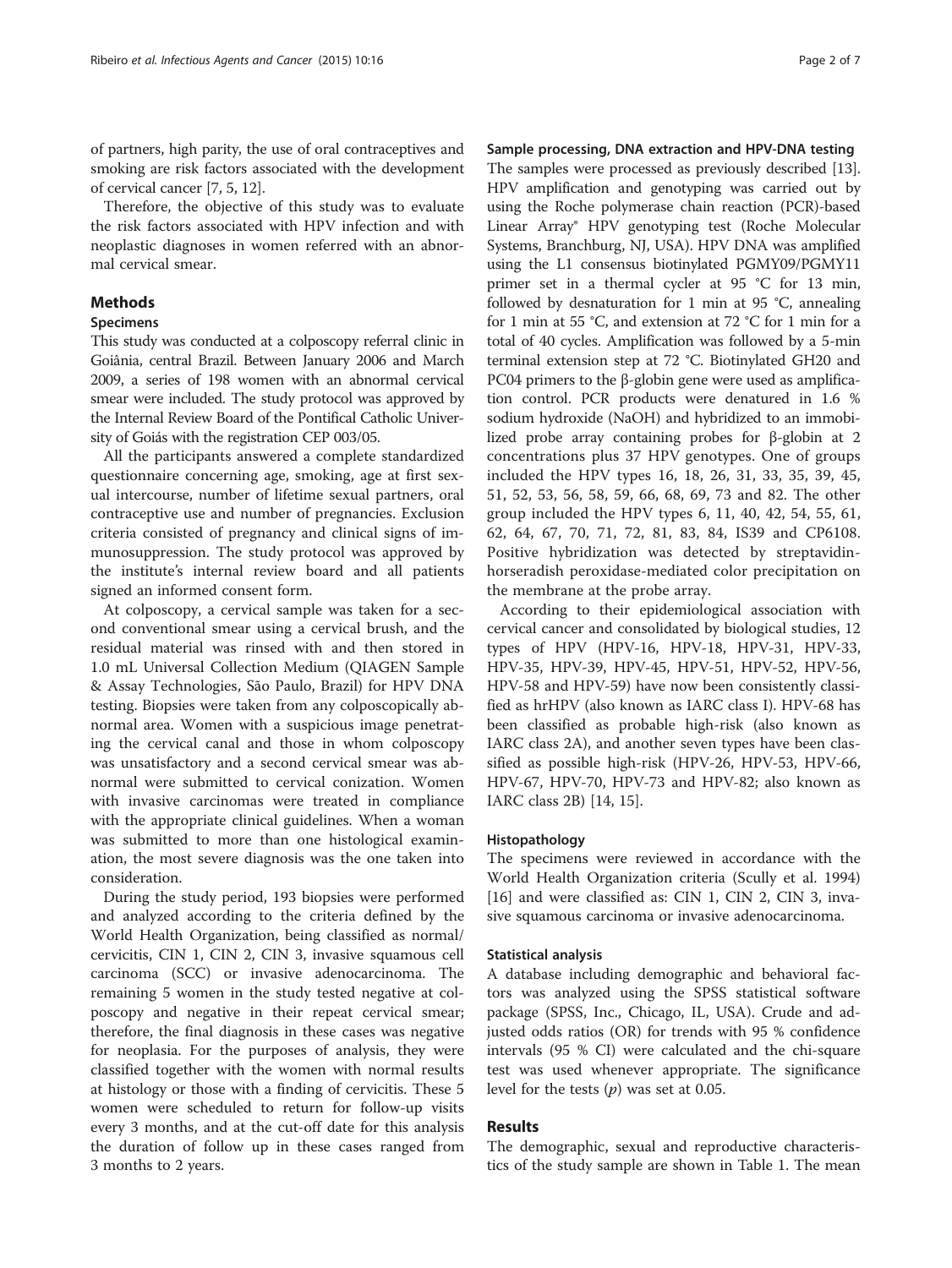<span id="page-2-0"></span>age of the women referred with abnormal cervical smears was 34 years, with 56.1 % (111/198) being < 35 years of age and 43.9 % (87/198) being  $\geq$  35 years of age.

Overall, 32.3 % of the women (64/198) had their first sexual intercourse prior to 16 years of age. Forty of the women (20.2 %) had had a single sexual partner during their lifetime, while 158 (79.8 %) reported having had two or more partners over their lifetime. Most women (167/198, 84.3 %) reported having been pregnant at least once. Oral contraceptive use was reported by 49 women (24.7 %). Forty-two women (21.2 %) reported smoking. Of the women referred with abnormal cervical smears, 87 % (171/198) had an HPV infection, including 42.4 % of women infected with HPV types 16 and 18 and 43.9 % of women infected with other HPV types.

The distribution of HPV genotypes and histological diagnosis is shown in Table [2.](#page-3-0) The prevalence of HPV 16 and 18 in the women with a histological diagnosis of

Table 1 Demographic variables of the women enrolled in this study

| Age                           | n   | %    |
|-------------------------------|-----|------|
| < 35 years                    | 111 | 53.1 |
| $\geq$ 35 years               | 87  | 43.9 |
| Initiation of sexual activity |     |      |
| <16 years                     | 64  | 32.3 |
| $\geq$ 16 years               | 134 | 67.7 |
| Number of partners            |     |      |
| $\mathbf{1}$                  | 40  | 20.2 |
| $\geq$ 2                      | 158 | 79.8 |
| Pregnancies                   |     |      |
| None                          | 31  | 15.7 |
| $\geq$ 1                      | 167 | 84.3 |
| Oral contraceptive use        |     |      |
| Yes                           | 49  | 24.7 |
| No                            | 149 | 75.3 |
| Smoking                       |     |      |
| Yes                           | 42  | 21.2 |
| No                            | 156 | 78.8 |
| HPV infection                 |     |      |
| Yes                           | 171 | 86.4 |
| No                            | 27  | 13.6 |
| HPV 16 and 18                 |     |      |
| Yes                           | 84  | 42.4 |
| No                            | 87  | 43.9 |
| Other HPV types               |     |      |
| Yes                           | 87  | 43.9 |
| No                            | 84  | 42.4 |
| Total                         | 198 | 100  |

CIN 1 was 31.8 % (21/66). With respect to more severe lesions, HPV 16 and 18 infections were present in 61.5 % of cases (24/39) of CIN 2, 43.2 % of cases (19/44) of CIN 3 and 88.9 % of cases (8/9) of invasive carcinoma (including 5 squamous cell carcinomas and 3 adenocarcinomas).

A significant association was found among women who had their first sexual intercourse prior to 16 years of age and HPV infection (OR 4.41; 95 %CI: 1.20- 19.33). In addition, a positive association was found between a woman having initiated her sexual life prior to 16 years of age and infection by HPV types 16 and 18 (OR 4.68; 95 %CI: 1.20 - 21.32). The same analysis was performed with respect to these risk factors and other types of HPV; however, no such association was found. Furthermore, no association was found between any of the other risk factors (such as age, number of sexual partners, number of pregnancies, oral contraceptive use and smoking) and HPV infection (Table [3](#page-3-0)).

A statistically significant association was also found between a histological diagnosis of cervical intraepithelial neoplasia (CIN) 1 or worse and women who had had their first sexual intercourse prior to 16 years of age (OR 2.2; 95 %CI: 0.94 - 5.08). CIN 1 or worse was also significantly associated with HPV infection (OR 2.76; 95 %CI: 1.05 - 7.19) and with HPV 16 and 18 infections (OR 3.53; 95 %CI: 1.17 - 10.67). However, no association was found with any of the other HPV types (OR 2.25; 95 %CI 0.80 - 6.36) (Table [4\)](#page-4-0).

#### **Discussion**

Age at first sexual intercourse prior to 16 years of age was found to be significantly associated with HPV infection, particularly with high-risk oncogenic HPV 16 and 18 types, and with CIN 1 or worse in women referred because of an abnormal cervical smear. The diagnosis of CIN 1 or worse was also associated with HPV infection, particularly HPV types 16 and 18.

Several studies have shown that cervical infections occur shortly after sexual debut, emphasizing the importance of sexual intercourse in transmission [[17\]](#page-5-0). The risk of infection also increases with each new sexual partner, underscoring the ease of transmission via sexual acts [[17\]](#page-5-0).

Women who begin to have sexual intercourse before the age of 16 are more vulnerable to HPV infection because during puberty the cervix undergoes cellular changes at the transformation zone that are known as ectopy [\[18](#page-5-0)]. During ectopy, the cervical cells may not only be more susceptible to HPV infection, but they may also be more prone to persistent HPV infection and to more lasting damage from an infection [[19](#page-5-0)]. Almonte et al. [\[20](#page-5-0)] observed that having first sexual intercourse at an early age and having several sexual partners during a lifetime increased the risk of having high-risk HPV (age-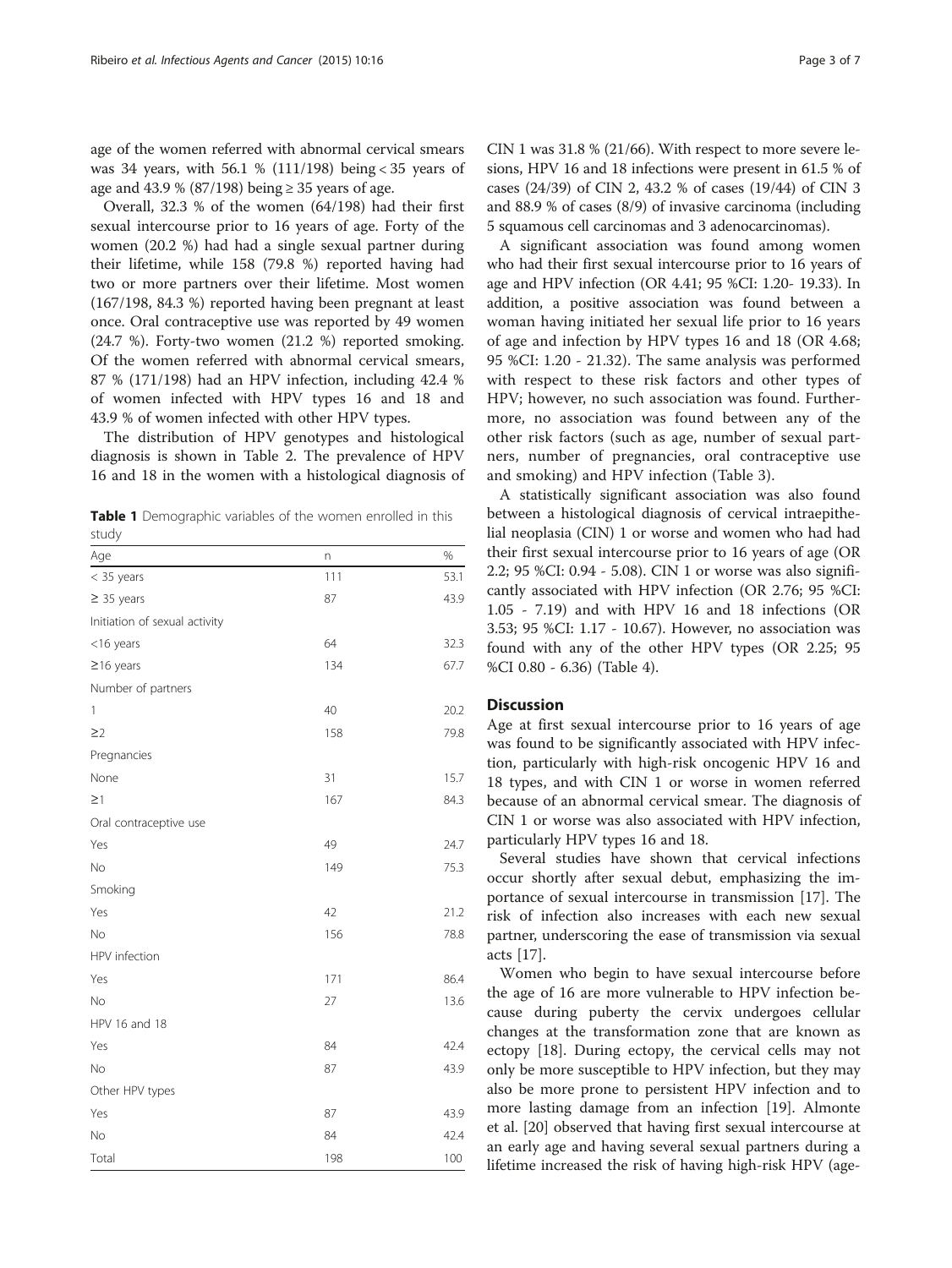| HPV types           | Negative | CIN1      | CIN2      | CIN3      | Invasive <sup>a</sup> | Total     |
|---------------------|----------|-----------|-----------|-----------|-----------------------|-----------|
|                     | n(%)     | n(%)      | n(%)      | n(%)      | n(%)                  | n (%)     |
| Other HPV types     | 18 (45)  | 35 (53.0) | 12 (30.8) | 21(47.7)  | 1(11.1)               | 87 (43.9) |
| HPV 16/18- positive | 12 (30)  | 21(31.8)  | 24(61.5)  | 19 (43.2) | 8 (88.9)              | 84 (42.4) |
| HPV-negative        | 10 (25)  | 10 (15.2) | 3(7.7)    | 4(9.1)    |                       | 27(13.6)  |
| Total HPV positive  | 30(75)   | 56 (84.8) | 36(92.3)  | 40 (90.9) | 9(100)                | 171 86.4) |
| Total               | 40 (100) | 66 (100)  | 39 (100)  | 44 (100)  | 9(100)                | 198 (100) |

<span id="page-3-0"></span>Table 2 Prevalence of HPV genotypes and histological diagnosis

<sup>a</sup>lnvasive carcinoma included 3 cases of adenocarcinomas. HPV: Human papillomavirus

adjusted odds ratio [AOR] for age at first sexual intercourse).

Early age at first sexual intercourse, which may be a marker for the total number of sexual partners, is also associated with the risk of progression of the disease among HPV-positive individuals [[21](#page-5-0)]. An active HPV infection is likely to be dependent on recent sexual activity, hence acquired recently, whereas latent or persistent infection could have been influenced by past sexual behavior. A greater number of lifetime sexual partners may increase the risk of becoming infected with one or more HPV types over time [[2](#page-5-0)].

In the present study, no association was found between the number of sexual partners and HPV infection or lesions of CIN 1 or worse. A study conducted in Latin America and the Caribbean showed that women tend to remain monogamous once married or cohabiting, while men do not [[22](#page-5-0)]; therefore, a woman's risk of contracting HPV infection depends to a great extent on the sexual behavior of her male partner(s).

Studies have consistently shown an increased risk of male genital HPV positivity with sexual behavior, which could lead to an increased risk of cervical cancer in their female partners. More studies are needed in order to

**Table 3** Association between HPV infection and variables associated with clinical behavior

| Risk factor                   | OR (95 % CI) <sup>a</sup> | $p$ -value | OR (95%CI) <sup>b</sup> | $p$ -value | OR (95%CI) <sup>c</sup> | $p$ -value |
|-------------------------------|---------------------------|------------|-------------------------|------------|-------------------------|------------|
| Age                           |                           |            |                         |            |                         |            |
| <35 years                     | $0.86(0.35 - 2.10)$       | 0.71       | $0.87(0.33 - 2.29)$     | 0.76       | $0.97(0.51 - 1.85)$     | 0.02       |
| $\geq$ 35 years               |                           |            |                         |            |                         |            |
| Initiation of sexual activity |                           |            |                         |            |                         |            |
| <16 years                     | 4.41(1.20-19.33)          | 0.01       | 4.68(1.20-21.32)        | 0.01       | $0.9(0.46 - 1.76)$      | 0.7        |
| $\geq$ 16 years               |                           |            |                         |            |                         |            |
| Number of partners            |                           |            |                         |            |                         |            |
| $\mathbf{1}$                  | $0.8(0.32 - 1.97)$        | 0.3        | $1.2(0.37 - 3.88)$      | 0.7        | $0.9(0.40 - 2.04)$      | 0.8        |
| $\geq$ 2                      |                           |            |                         |            |                         |            |
| Number of partners            |                           |            |                         |            |                         |            |
| $<$ 3                         | $1.21(0.5 - 2.95)$        | 0.6        | $1.2(0.45 - 3.08)$      | 0.7        | $1.06(0.55 - 2.05)$     | 0.85       |
| $\geq$ 3                      |                           |            |                         |            |                         |            |
| Pregnancies                   |                           |            |                         |            |                         |            |
| None                          | $0.64(0.14 - 2.45)$       | 0.48       | $0.7(0.15 - 3.32)$      | 0.67       | $0.7(0.3 - 1.80)$       | 0.46       |
| $\geq$ 1                      |                           |            |                         |            |                         |            |
| Oral contraceptive            |                           |            |                         |            |                         |            |
| Yes                           | $1.1(0.38 - 2.93)$        | 0.88       | 1.49(0.48-4.57)         | 0.44       | $0.5(0.25 - 1.19)$      | 0.09       |
| No                            |                           |            |                         |            |                         |            |
| Smoking                       |                           |            |                         |            |                         |            |
| Yes                           | $1.6(0.50 - 5.99)$        | 0.38       | 1.8(0.50-6.97)          | 0.32       | $0.83(0.38-1.82)$       | 0.62       |
| No                            |                           |            |                         |            |                         |            |

aconfidence interval. HPV: Human papillomavirus

<sup>b</sup>HPV types 16 and 18, Reference HPV-negative

c Other HPV types except HPV 16 and 18, Reference HPV 16 and 18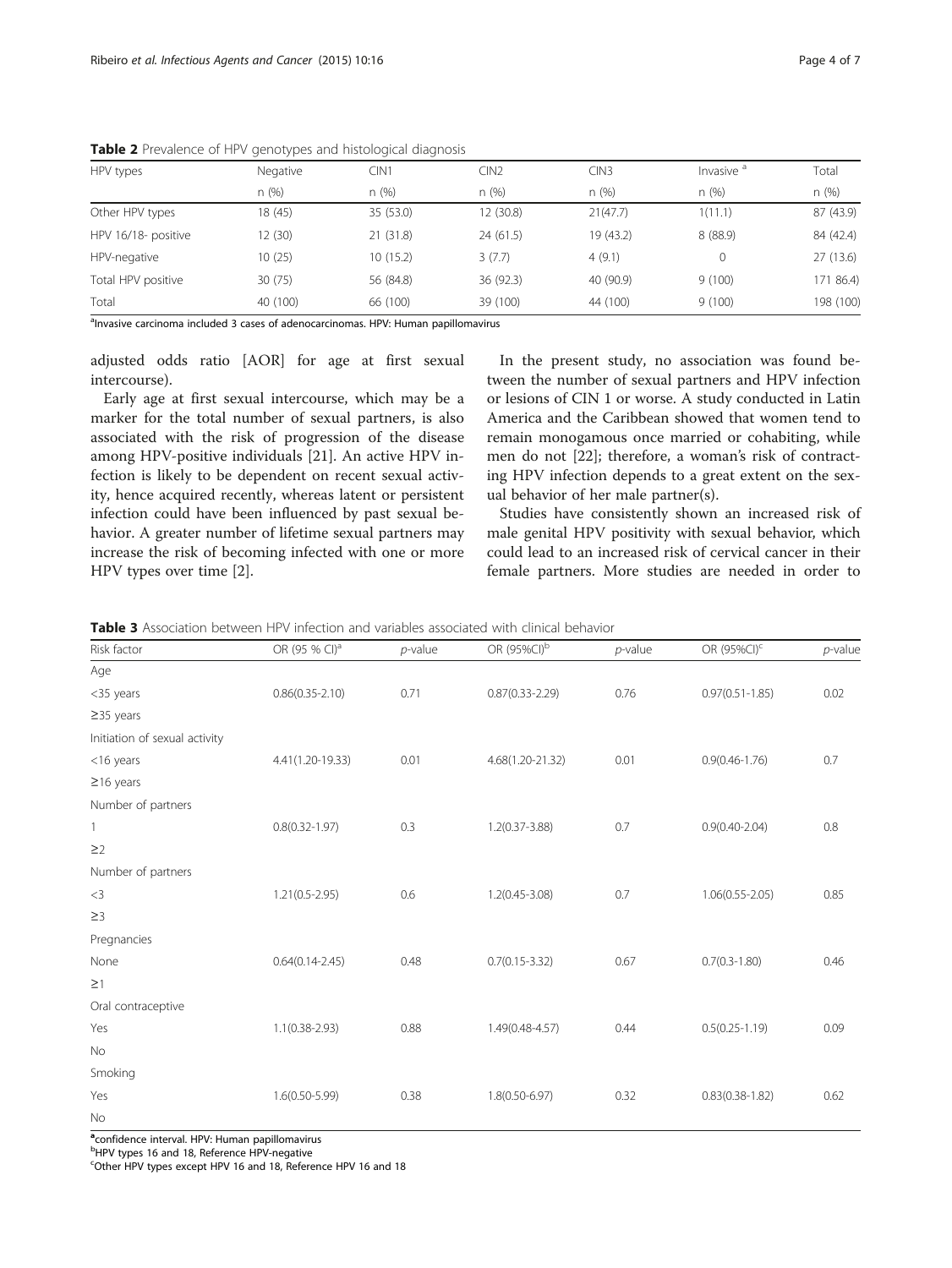<span id="page-4-0"></span>Table 4 Risk factors and association with a histological diagnosis of CIN 1 or worse

| Risk factor                                        | OR (95%CI)               | p-value |
|----------------------------------------------------|--------------------------|---------|
| Age                                                |                          |         |
| <35 years                                          | 1.19<br>$(0.59 - 2.40)$  | 0.3     |
| $\geq$ 35 years                                    |                          |         |
| Initiation of sexual activity                      |                          |         |
| <16 years                                          | 2.2<br>$(0.94 - 5.08)$   | 0.03    |
| $\geq$ 16 years                                    |                          |         |
| Number of partners                                 |                          |         |
| 1                                                  | 0.7<br>$(0.36 - 1.54)$   | 0.2     |
| $\geq$ 2                                           |                          |         |
| Number of partners                                 |                          |         |
| $<$ 3                                              | 1.21<br>$(0.5 - 2.95)$   | 0.6     |
| $\geq$ 3                                           |                          |         |
| Pregnancies                                        |                          |         |
| None                                               | 0.46<br>$(0.18 - 1.77)$  | 0.06    |
| $\geq$ 1                                           |                          |         |
| Oral contraceptive use                             |                          |         |
| Yes                                                | 1.2 (0.5-2.62)           | 0.3     |
| No                                                 |                          |         |
| Smoking                                            |                          |         |
| Yes                                                | $0.6$ (0.28-<br>1.22)    | 0.11    |
| No                                                 |                          |         |
| HPV infection <sup>a</sup>                         |                          |         |
| Yes                                                | 2.76<br>$(1.05 - 7.19)$  | 0.03    |
| No                                                 |                          |         |
| HPV 16 and 18 infection                            |                          |         |
| Yes                                                |                          |         |
| No                                                 | 3.53<br>$(1.17 - 10.67)$ | 0.02    |
| Infection by HPV types other than HPV 16 and<br>18 |                          |         |
| Yes                                                |                          |         |
| No                                                 | 2.25<br>$(0.80 - 6.36)$  | 0.08    |

<sup>a</sup>Reference HPV-negative, CIN: Cervical intraepithelial neoplasia

increase understanding of the natural history of HPV infection in males and its relationship with the risk of acquiring HPV and the development of cervical cancer in women [[8\]](#page-5-0).

Cervical neoplasia associated with infection by individual HPV types has been evaluated up to a certain point

and there are indications that the specific types lead to different risks with respect to persistence and progression [\[23\]](#page-5-0). HPV types 16 and 18 may account for around 70 % of all cervical cancer. HPV type 16 has the highest oncogenic potential, followed by type 18 as the next most virulent [[1\]](#page-5-0).

Significant associations were found between women who had their first sexual intercourse prior to 16 years of age and HPV 16 and HPV 18 infections and lesions of CIN 1 or worse. HPV 16 and 18 are the types most commonly associated with cervical cancer [[11](#page-5-0)]. A recent report found a 10-year increased risk of cervical precancer and cancer for HPV 18 that was similar in magnitude to that found for HPV 16 [[24\]](#page-5-0).

Knowledge on the incidence of the different HPV genotypes is needed in order to focus appropriately on preventive, diagnostic and therapeutic measures. Mazarico et al. [[25](#page-5-0)] showed that HPV-positive patients were younger (mean age 32.3 years) than HPV-negative women (39.8 years). Baandrup et al. [[26\]](#page-5-0) showed that HPV 16 associated CIN 3 lesions occur at a significantly younger age than lesions associated with other high-risk HPV infections.

This study showed that women who began to have sexual intercourse before the age of 16 had a 2.2-fold higher risk of developing CIN 1 lesions or worse. These data are in agreement with the findings of Flores et al. [[27\]](#page-5-0) who reported a two-fold higher risk of high grade CIN and cervical cancer in women who had their first sexual intercourse prior to 16 years of age. According to those authors, this increased risk may be attributable to age at first sexual intercourse since this event may be a proxy for the time of first HPV infection. Women who had sexual intercourse for the first time at a younger age may have been exposed to a persistent HPV infection for longer periods compared to women who began to have sex at a later age [[28\]](#page-6-0).

In relation to risk factors such as high parity, the use of oral contraceptives, number of pregnancies and smoking, no statistically significant association was found with HPV infection or lesions of CIN 1 or worse. Other investigators have also reported a negative association between HPV infection and these risk factors [\[11\]](#page-5-0). On the other hand, some studies have reported that the number of sexual partners, pregnancy and past or current smoking were all factors predictive of HPV infection [[28](#page-6-0)–[30](#page-6-0)].

In fact, the use of oral contraceptives and smoking were the two principal factors found to accelerate maturation and are also known to be important risk factors for cervical neoplasia [\[7](#page-5-0), [31](#page-6-0)]. One limitation of the present study was the behavior profile of the women enrolled. The majority of women were not present or past smokers and this limitation precluded the possibility of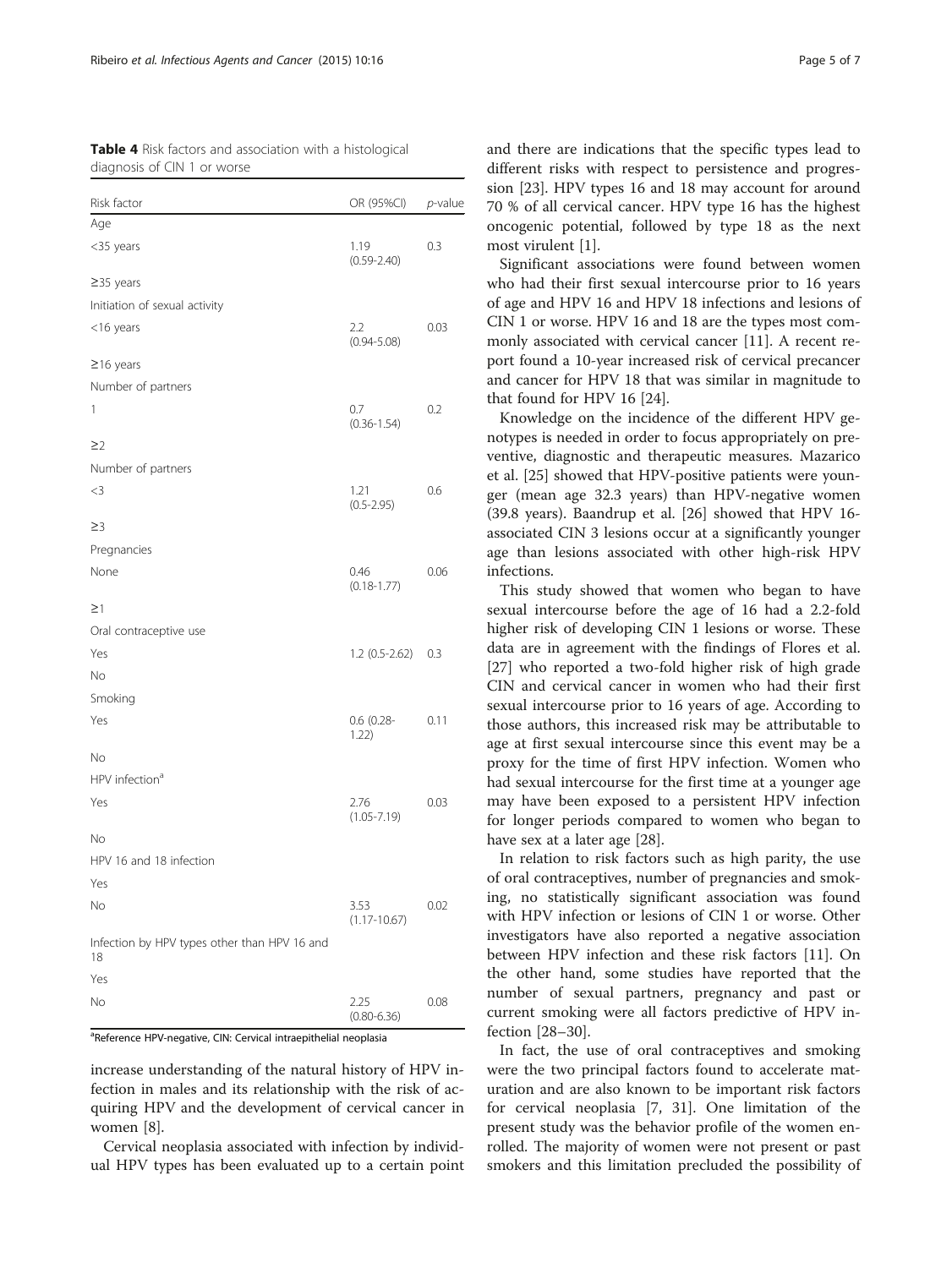<span id="page-5-0"></span>carrying out any assessment on the effect of smoking on HPV acquisition.

As cervical cancer precursor lesions are the target of cervical cancer screening programs, it is important to improve understanding of the association between age and precancerous lesions of the cervix according to HPV type [26].

# Conclusions

Early events that can modify the carcinogenic potential of HPV infection include early age at first intercourse, which is a possible proxy of longer duration of persistent HPV infection. Understanding the epidemiology of genital HPV infection is important for the development of preventive actions against this infection and against HPV-related neoplasia.

#### Abbreviations

HPV: Human papillomavirus; CIN: Cervical intraepithelial neoplasia; ICC: Invasive cervical carcinoma.

#### Competing interests

The authors declare that they have no competing interests.

#### Authors' contributions

SHRS conceived and designed the experiments, RRFA provided the samples, MCC processed the samples, AAR captured the data, MASC analyzed and interpreted the data, LLV, LCZ and VAS contributed in the writing of the manuscript. AAR and SHRS wrote the manuscript. All authors have read and approved the final manuscript.

#### Acknowledgements

This study was suporte by : PPSUS/SECTEC/CNPq - 20040001800645 The authors gratefully acknowledge the invaluable collaboration of the following cytologists in this study: NLAS, SBNT. The collaboration the MLSB of the technical support of samples cytological.

#### Author details

<sup>1</sup>Institute of Tropical Pathology and Public Health, Federal University of Goiás, Goiânia, GO, Brazil. <sup>2</sup> Santa Casa de São Paulo, INCT-HPV at Santa Casa Research Institute, School of Medicine, São Paulo, Brazil. <sup>3</sup>Department of Radiology and Oncology, School of Medicine, University of São Paulo and Cancer Institute of the State of São Paulo, ICESP, São Paulo, Brazil. <sup>4</sup>Santa Casa de Misericórdia de Goiânia, Goiânia, GO, Brazil. <sup>5</sup>Pontifical Catholic University of Goiás, Goiânia, GO, Brazil. <sup>6</sup>School of Medicine, Federal University of Goiás, Goiânia, GO, Brazil. <sup>7</sup> Program in Environmental Sciences and Health, Pontifical Catholic University of Goiás, Goiânia, GO, Brazil. 8 Laboratory of Oncogenetics and Radiology, Associação de Combate ao Câncer, Goiás, Goiânia, GO, Brazil. <sup>9</sup>State University of Campinas (UNICAMP), Campinas, SP, Brazil. <sup>10</sup>School of Pharmacy, Federal University of Goiás, Goiânia, GO, Brazil.

#### Received: 3 March 2015 Accepted: 5 May 2015 Published online: 26 May 2015

#### References

- 1. Hoory T, Monie A, Gravitt P, Wu TC. Molecular epidemiology of human papillomavirus. J Formos Med Assoc. 2008;107:198–217.
- 2. Lenselink CH, Melchers WJG, Quint WGV, Hoebers AMJ, Hendriks JCM, Massuger LFAG, et al. Sexual behaviour and HPV infections in 18 to 29 year old women in the pre-vaccine era in the Netherlands. PLoS One. 2008;3, e3743.
- 3. Muñoz N, Bosch FX, de Sanjosé S, Tafur L, Izarzugaza I, Gili M, et al. The causal link between human papillomavirus and invasive cervical cancer: a population-based case-control study in Colombia and Spain. Int J Cancer. 1992;52:743–9.
- 4. Bosch FX, Lorincz A, Muñoz N, Meijer CJ, Shah KV. The causal relation between human papillomavirus and cervical cancer. J Clin Pathol. 2002;55:244–65.
- 5. Dempsey AF, Mendez D. Examining future adolescent human papillomavirus vaccine uptake, with and without a school mandate. J Adolesc Health. 2010;47:242–8.
- 6. Moscicki AB, Ma Y, Wibbelsman C, Powers A, Darragh TM, Farhat S, et al. Risks for cervical intraepithelial neoplasia-3 among adolescents and young women with abnormal cytology. Obstet Gynecol. 2008;112:1335–42.
- 7. Hwang LY, Ma Y, Benningfield SM, Clayton L, Hanson EN, Jay J, et al. Factors that influence the rate of epithelial maturation in the cervix in healthy young women. J Adolesc Health. 2009;44:103.
- 8. Almonte M, Albero G, Molano M, Carcamo C, García PJ, Pérez G. Risk factors for human papillomavirus exposure and co-factors for cervical cancer in Latin America and the Caribbean. Vaccine. 2008;11:16–36.
- 9. Ragin CC, Watt A, Markovic N, Bunker CH, Edwards RP, Eckstein S, et al. Compararisons of high-risk cervical HPV infections in Caribean and US populations. Infect Agent Cancer. 2008;4:1–7.
- 10. Vaccarella S, Herrero R, Dai M, Snijders PJ, Meijer CJ, Thomas JO, et al. Reproductive factors, oral contraceptive use, and human papillomavirus infection: pooled analysis of the IARC HPV prevalence surveys. Cancer Epidemiol Biomarkers Prev. 2006;15:2148–53.
- 11. Kulmala SM, Shabalova IP, Petrovitchev N, Syrjänen KJ, Gyllensten UB, Johansson BC, et al. Type-specific persistence of high-risk human papillomavirus infections in the New Independent States of the former Soviet Union Cohort Study. Cancer Epidemiol Biomarkers Prev. 2007;16:17–22.
- 12. Zeferino LC, Derchain SF. Cervical cancer in the developing world. Best Pract Res Clin Obstet Gynaecol. 2006;20:339–54.
- 13. Ribeiro AA, Figueiredo Alves RR, Costa MC, Villa LL, Zeferino LC, Mauricette Derchain SF, et al. Association between HPV types and species groups and cervical neoplasia from a high-risk area for cervical cancer, Goiânia, Brazil. Int J Gynecol Pathol. 2011;30:288–94.
- 14. Internation Agency for Research on Cancer (IARC). A review of human carcinogens — PartB: biological agents. Monographs on the evaluation of carcinogenic risks to humans. 2012;100B:267-295.
- 15. Steenbergen RDM, Snijders PJF, Heideman DAM, Meijer CJLM. Clinical implications of (epi)genetic changes in HPV-induced cervical precancerous lesions. Nat Rev Cancer. 2014;14:395–405.
- 16. Scully RE, Bonfiglio TA, Kurman RJ. Histological typing of female genital tract tumors. In: World Health Organization. International Classification of Tumors. 2nd ed. Berlin: Springer; 1994. p. 36–49.
- 17. Widdice LE, Moscicki AB. Updated guidelines for papanicolaou tests, colposcopy, and human papillomavirus testing in adolescents. J Adolesc Health. 2008;43:41–51.
- 18. Harris RW, Brinton LA, Cowdell RH, Skegg DC, Smith PG, Vessey MP, et al. Characteristics of women with dysplasia or carcinoma in situ of the cervix uteri. Br J Cancer. 1980;42:359–69.
- 19. Castle PE, Jeronimo J, Schiffman M, Herrero R, Rodríguez AC, Bratti MC, et al. Age-related changes of the cervix influence human papillomavirus type distribution. Cancer Res. 2006;66:1218–24.
- 20. Almonte M, Ferreccio C, Gonzales M, Delgado JM, Buckley CH, Luciani S, et al. Risk factors for high-risk human papillomavirus infection and cofactors for high-grade cervical disease in Peru. Int J Gynecol Cancer. 2011;21:1654–63.
- 21. Mosciscki AB. HPV infections in adolescents. Dis Markers. 2007;23:229–34.
- 22. Wellings K, Collumbien M, Slaymaker E, Singh S, Hodges Z, Patel D, et al. Sexual behaviour in context: a global perspective. Lancet. 2006;368:1706–28.
- 23. Snijders PJ, Steenbergen RD, Heideman DA, Meijer CJ. HPV-mediated cervical carcinogenesis: concepts and clinical implications. J Pathol. 2006;208:152–64.
- 24. Peto J, Gilham C, Deacon J, Taylor C, Evans C, Binns W, et al. Cervical HPV infection and neoplasia in a large population-based prospective study: the Manchester cohort. Br J Cancer. 2004;91:942–53.
- 25. Mazarico E, Gonzalez-Bosquet E. Prevalence of infection by different genotypes of human papillomavirus in women with cervical pathology. Gynecol Oncol. 2012;125:181–5.
- 26. Baandrup L, Munk C, Andersen KK, Junge J, Iftner T, Kjær SK. HPV 16 is associated with younger age in women with cervical intraepithelial neoplasia grade 2 and 3. Gynecol Oncol. 2012;124:281–5.
- 27. Flores YN, Bishai DM, Shah KV, Lazcano-Ponce E, Lörincz A, Hernández M, et al. Risk factors for cervical cancer among HPV positive women in Mexico. Salud Publica Mex. 2008;50:49–58.